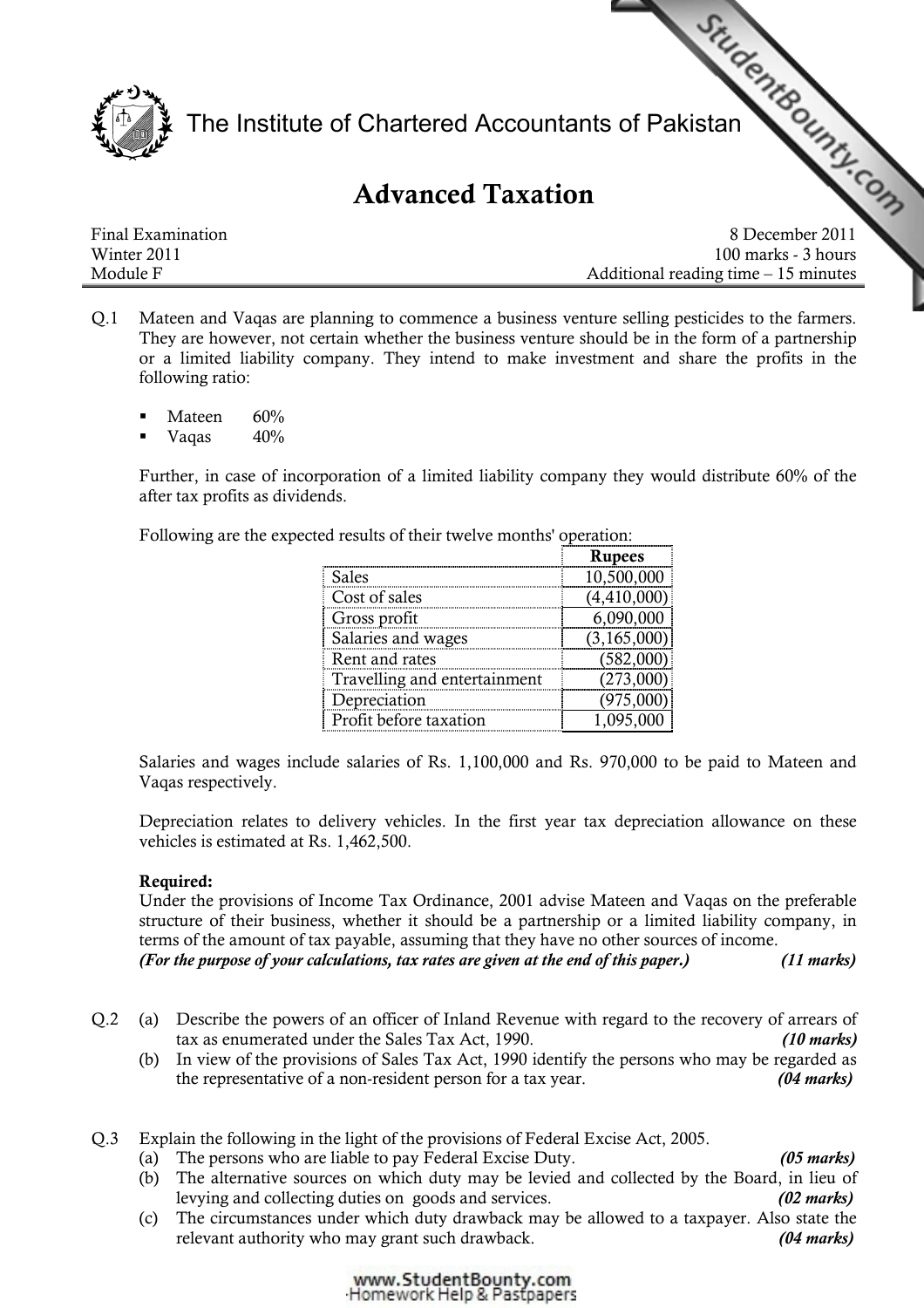Q.4 Mega Limited (ML), an unlisted public company, owns an industrial undertaking which is engaged in the manufacturing and supply of specialized machinery to power projects.

Following is the extract from the profit and loss account of ML for the period ended 30 June 20X8:

|                                     | Rs. in '000 |
|-------------------------------------|-------------|
| Sales                               | 1,100,000   |
| Cost of Sales                       | 792.000     |
| Gross Profit                        | 308,000     |
| Administrative and selling expenses | (135,000)   |
| Financial charges                   |             |
| Other charges                       | (27.500     |
| Other income                        |             |
| Profit before taxation              |             |

## Additional information:

- (i) In July 20X7, ML purchased and installed plant and machinery for the purpose of balancing, modernization and replacement of existing plant and machinery from an Austrian based nonresident supplier at a cost of Rs. 52 million. The title in goods was transferred outside Pakistan. ML did not deduct any tax from payments made to the supplier. The plant is depreciated on a straight line basis over its useful life of ten years. The investment in plant was made with borrowed funds.
- (ii) Cost of sales includes a penalty of Rs. 0.5 million paid in respect of breach of customs regulations.
- (iii) Administrative expenses include amounts of Rs. 4.8 million, paid against purchase of industrial software having a useful life of three years and Rs. 5 million paid in cash for electricity expenses. The software was installed and used with effect from 01 April 20X8.
- (iv) Other charges include a donation of Rs. 13 million paid to a university established under provincial law by the Government of Punjab.
- (v) Other income includes the following:
	- An amount of Rs. 27 million earned from consultancy services provided to the UAE Government. The gross receipts from such services were Rs. 90 million. No tax was paid by the company in UAE on such income.
	- A royalty of Rs. 50 million which was received from Solar Pte Limited, a company based in Singapore, for providing scientific and commercial knowledge under an agreement. Withholding tax of Rs. 10 million was deducted by Solar Pte Limited from such payment. This amount is included in other charges.

The above amounts were brought into Pakistan in foreign exchange through normal banking channels in compliance with the foreign exchange regulations of the State Bank of Pakistan.

- (vi) Unadjusted business loss, brought forward from tax year 20X1, amounted to Rs. 50 million. This loss is inclusive of an unabsorbed tax depreciation of Rs.11 million and amortisation of precommencement expenditure of Rs. 7.7 million.
- (vii) Following taxes were deducted / paid by the company during the year:

|                                       | <b>Rs.</b> in '000 |
|---------------------------------------|--------------------|
| Advance tax paid under section 147    |                    |
| Paid on import of raw material        |                    |
| Paid on import of plant and machinery |                    |
| Deducted by banks on profit on debt   |                    |

(viii) Assume that tax depreciation on all assets acquired before July 20X7 is the same as their accounting depreciation.

# Required:

(a) Under the provisions of Income Tax Ordinance, 2001 compute the taxable income and net tax liability of ML for the tax year 20X8. Tax rates are given on the last page.

(Show all exemptions, exclusions and disallowances where relevant.) (21 marks)

(b) Based on the computation of tax liability in (a) above, briefly explain whether the advance tax paid quarterly by ML under section 147 could result in any further tax liability to the company with reference to the provisions of Income Tax Ordinance, 2001. (05 marks)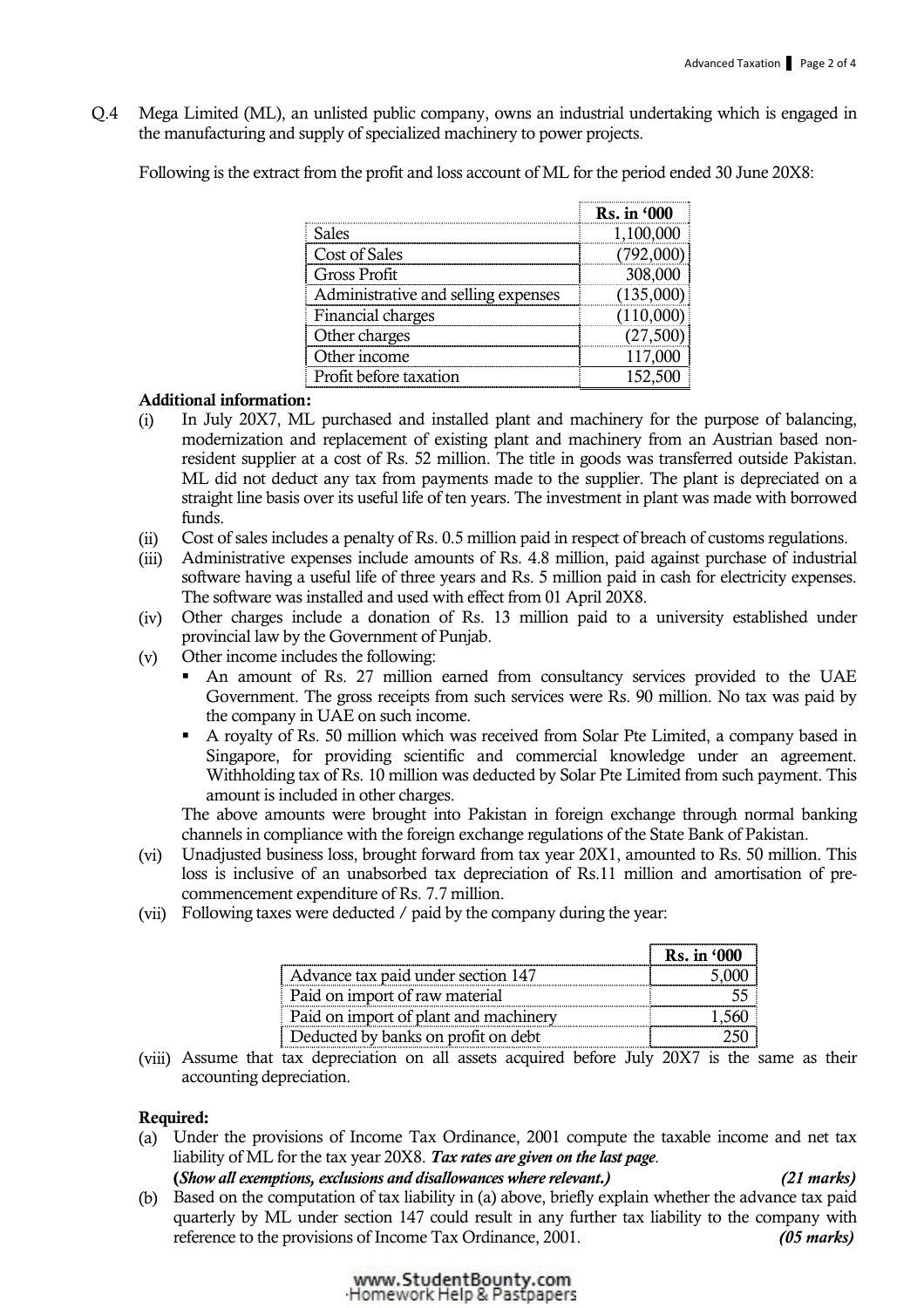Q.5 Sunshine Limited (SL), a registered person under the Sales Tax Act, 1990 is engaged in the production and supply of three products Alpha, Beta and Gama. Beta is a by-product of Alpha and is governed under the third schedule. It is sold in the market at a retail price of Rs. 25 per unit.

Following information is available from SL's records for the month of November 2011:

| <b>Purchases:</b>                                                                     | <b>Rupees</b> |
|---------------------------------------------------------------------------------------|---------------|
| Raw material used in the production of Alpha                                          | 10,000,000    |
| Raw material used in the production of Gama                                           | 15,000,000    |
| Supplies:                                                                             |               |
| Local taxable supplies of Alpha to registered persons                                 | 15,000,000    |
| Local taxable supplies of Alpha to un-registered persons                              | 3,000,000     |
| Local supplies of Gama to registered persons                                          | 18,000,000    |
| Export of Gama to Turkey                                                              | 7,000,000     |
| Local taxable supplies of Beta to wholesalers ( $250,000$ units $\omega$ Rs. 20 each) | 5,000,000     |
| Supply of 25,000 units of Beta to Export Processing Zone for further processing       | 625,000       |

# Additional information:

- (i) Supplies of Alpha to registered persons include sale of Rs. 2,000,000 to an associated company. The open market price of Alpha at the time of sale was Rs. 4,000,000.
- (ii) Free replacement of defective units is made in the case of Alpha, which is sold under warranty. The market value of replacement units during the month of November 2011 was Rs. 1,000,000.
- (iii) SL provided 50,000 units of Beta to its employees free of charge.
- (iv) In November 2011 SL imported new machinery from Japan for the purpose of launching a new product Zeta. The production of Zeta is expected to commence from April 2012. Sales tax paid on this machinery amounted to Rs. 3,000,000.
- (v) Input tax of Rs. 500,000 was inadvertently not adjusted in the return for the month of October 2011.
- (vi) The local supplies of Gama are exempt from the charge of sales tax.
- (vii) All purchases are from registered suppliers.

All the above figures are exclusive of sales tax, wherever applicable. Sales tax is payable at the rate of 16%. The above products are not subject to duty under the Federal Excise Act, 2005.

## Required:

In the light of the provisions of Sales Tax Act, 1990 and Rules made thereunder, calculate the sales tax payable/refundable/carried forward, if any, for the tax period November 2011. (15 marks)

- Q.6 (a) In the light of the provisions of Income Tax Ordinance, 2001 explain the term "Tax avoidance scheme". Under what circumstances the Commissioner may exercise his powers to recharacterise or disregard a transaction? (05 marks)
	- (b) A foreign company, for the purpose of executing construction contracts, intends to establish a branch office in Pakistan.

## Required:

Under the provisions of Income Tax Ordinance, 2001 advise the company on the following:

- (i) Circumstances under which taxes withheld from the payments made to a non resident person would be construed as final tax under the presumptive tax regime. (03 marks)
- (ii) The tax implication in each of the following cases while determining chargeable income of the branch office in Pakistan.
	- Head office expenditure
	- Compensation for management services performed by the branch
	- Profit payable on debt to finance the operations of the branch (05 marks)